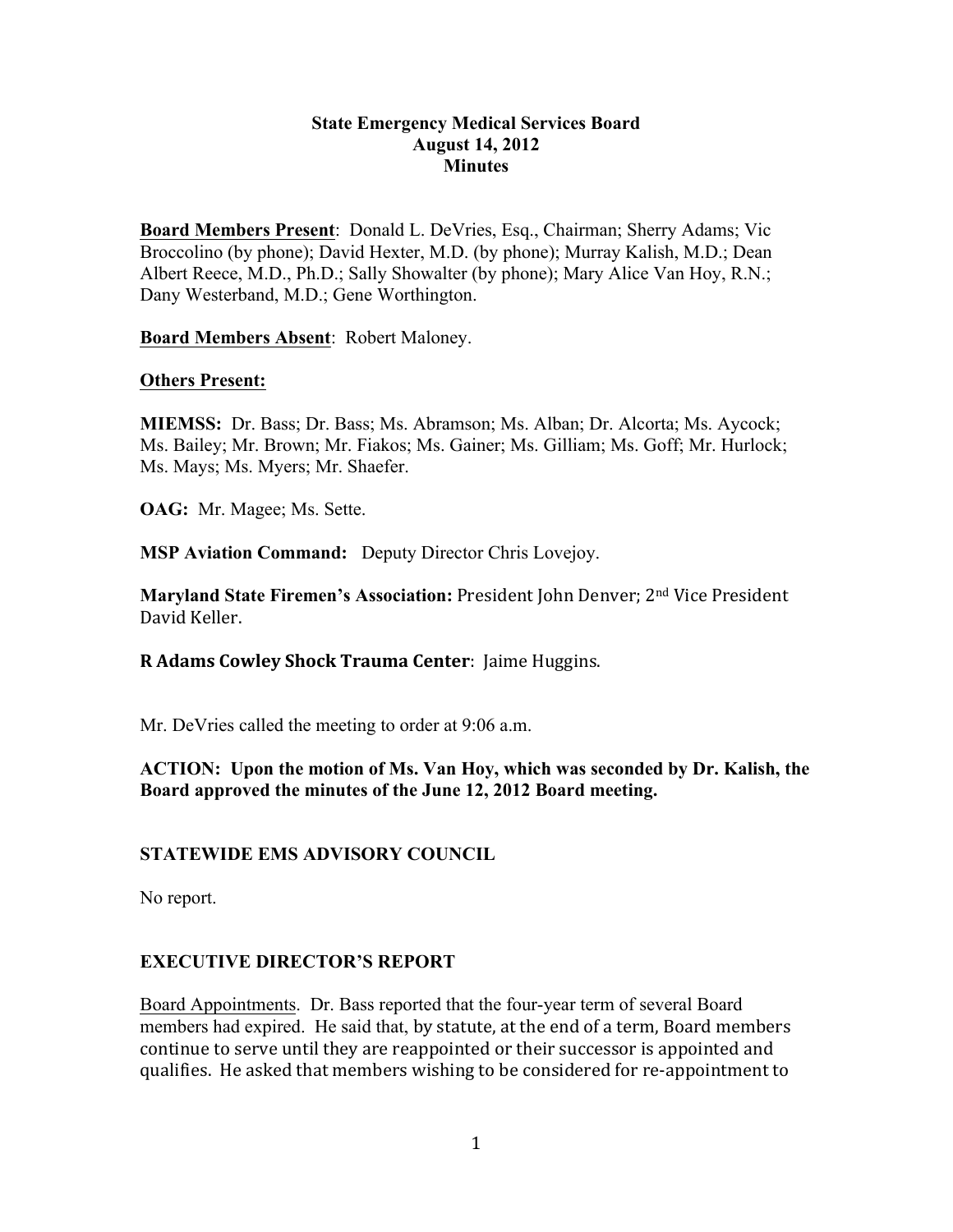send him the required information which would then be forwarded to the Governor's Appointment Office for consideration.

Social Media. Dr. Bass announced that MIEMSS will soon start using social media, i.e., Facebook and Twitter. He said that the social media sites will also link to MIEMSS' official website.

Grand Prix Race. Dr. Bass said that because of the Grand Prix Race, scheduled to be held in Baltimore over the Labor Day weekend, MIEMSS would be closed to the public on Thursday, August  $30<sup>th</sup>$ . He also said that State offices would be closed Friday, August  $31<sup>st</sup>$  and Monday, September  $3<sup>rd</sup>$ .

eMEDS. Dr. Bass said that eMEDS implementation continued statewide for both public safety and commercial services. He said that MIEMSS was working with the National EMS Information System (NEMSIS) to work out an agreement whereby Maryland would begin to send data to this national EMS database.

MSFA. Dr. Bass said that MIEMSS would be meeting with MSFA officials after the Board meeting to discuss objectives for the upcoming year.

EMS Plan. Dr. Bass said that MIEMSS staff was working on a revised draft of the EMS Plan. He said that the revised version would be built around a "core plan" which would contain layout the basic components of the plan. He said that an "implementation plan" would set forth the details of how the core plan would be achieved. He said that while the implementation plan would require periodic update, the core plan should remain relevant for decades.

Cardiac Arrest. Dr. Bass said that MIEMSS was continuing its work to develop a comprehensive approach to cardiac arrest. He said that early and high quality CPR and defibrillation were important to optimal patient outcome. He said that MIEMSS will convene an out-of-hospital sudden cardiac arrest steering committee in early October to consider multiple elements important to cardiac arrest including 911 dispatch, prehospital provider treatment, community response, and data collection and reporting. Dr. Kevin Seaman (Howard County) will chair the committee. He also said that MIEMSS and the Maryland Health Care Commission are working with the American Heart Association to coordinate a statewide STEMI conference that will be held on October 20, 2012.

Ambulance Safety Task Force. Dr. Bass reported that the Ambulance Safety Task Force continues its work to identify best practices and trends from jurisdictions throughout the State.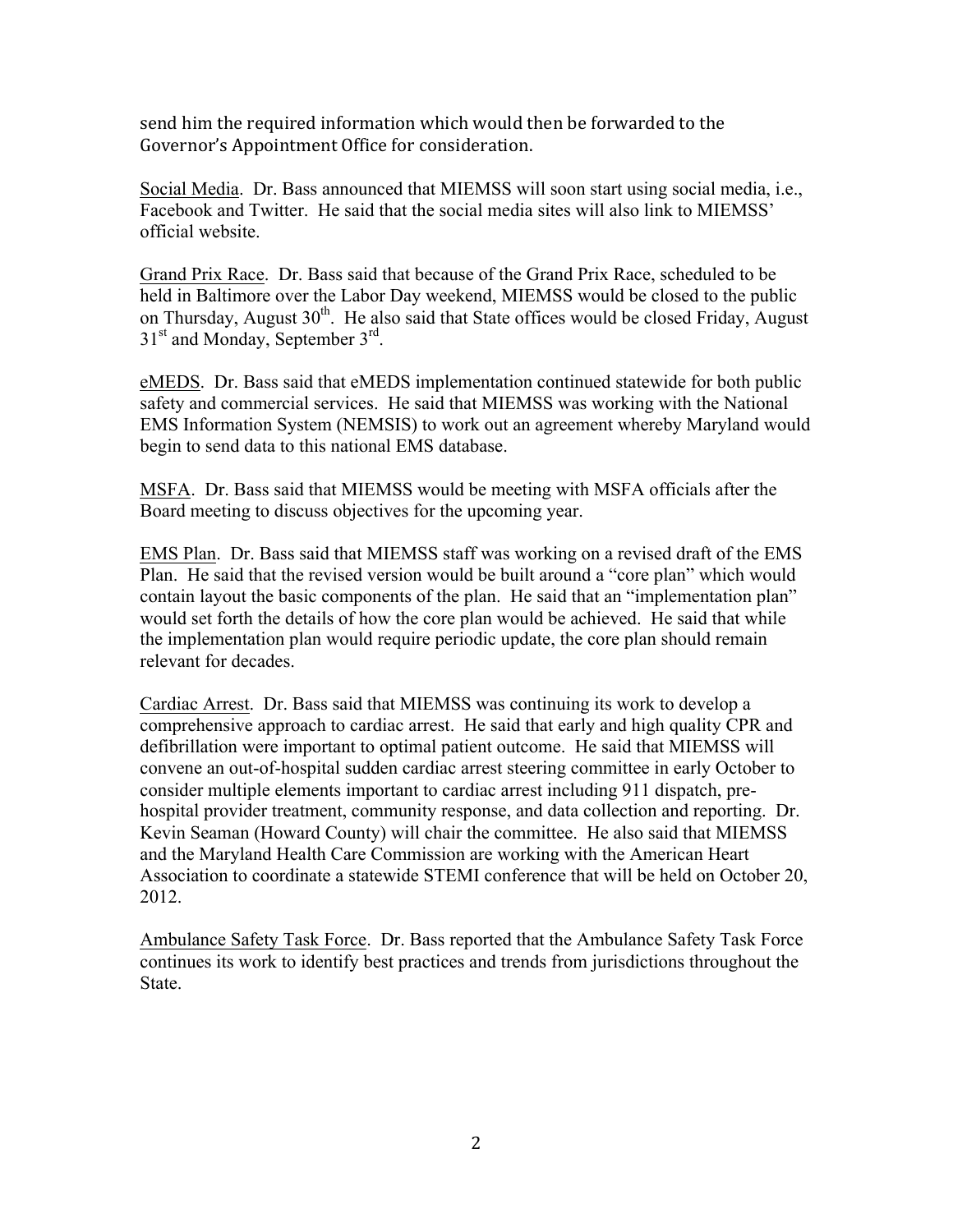## **LEGISLATIVE REPORT**

Ms. Gainer reported that the General Assembly had reconvened on August  $9<sup>th</sup>$  to consider several issues, including gambling. She said that a proposed MIEMSS departmental bill for the 2013 General Assembly Session would be discussed in Closed Session.

## **R ADAMS COWLEY SHOCK TRAUMA CENTER**

A written report was distributed to the Board.

# **MSP AVIATION COMMAND UPDATE**

Mr. Lovejoy reported that MSP Aviation was working with the manufacturer of the new helicopters toward acceptance of the initial order. He said that the MSP had identified a few minor technical issues that the manufacturer was working to correct. He said that they were also waiting for FAA certification on the changes to the medical interior and the search light. He said that the initial delivery was still anticipated to occur in the December / January timeframe, and that delivery of the first six should be completed by July 2013. He also said that MSP Aviation continued to work with the FAA to resolve the pilot type restrictions that had recently been identified.

Mr. Lovejoy said that MSP Aviation was working with the Department of Budget  $\&$ Management to secure a consultant to develop a master contract for MSP helicopter maintenance. He also updated the Board on the Command's efforts to secure additional paramedics for the helicopters. He reported that recruitment and training of these personnel were going well.

Mr. Lovejoy said that MSP Aviation was very pleased with the results of its dynamic deployment in Cecil County and at Ocean City. He said there was also discussion of instituting a similar initiative in Garrett County for the summer season.

# **MSFA UPDATE**

President John Denver introduced the new MSFA 2<sup>nd</sup> Vice President, David Keller. President Denver reported that the MSFA Convention in June had been very successful. He invited the Board members to attend the MSFA's Executive Committee meeting scheduled for August  $25 - 26$  in Elkton.

Mr.DeVries congratulated President Denver and said that he and the Board looked forward to working with President Denver and the MSFA officers in the upcoming year.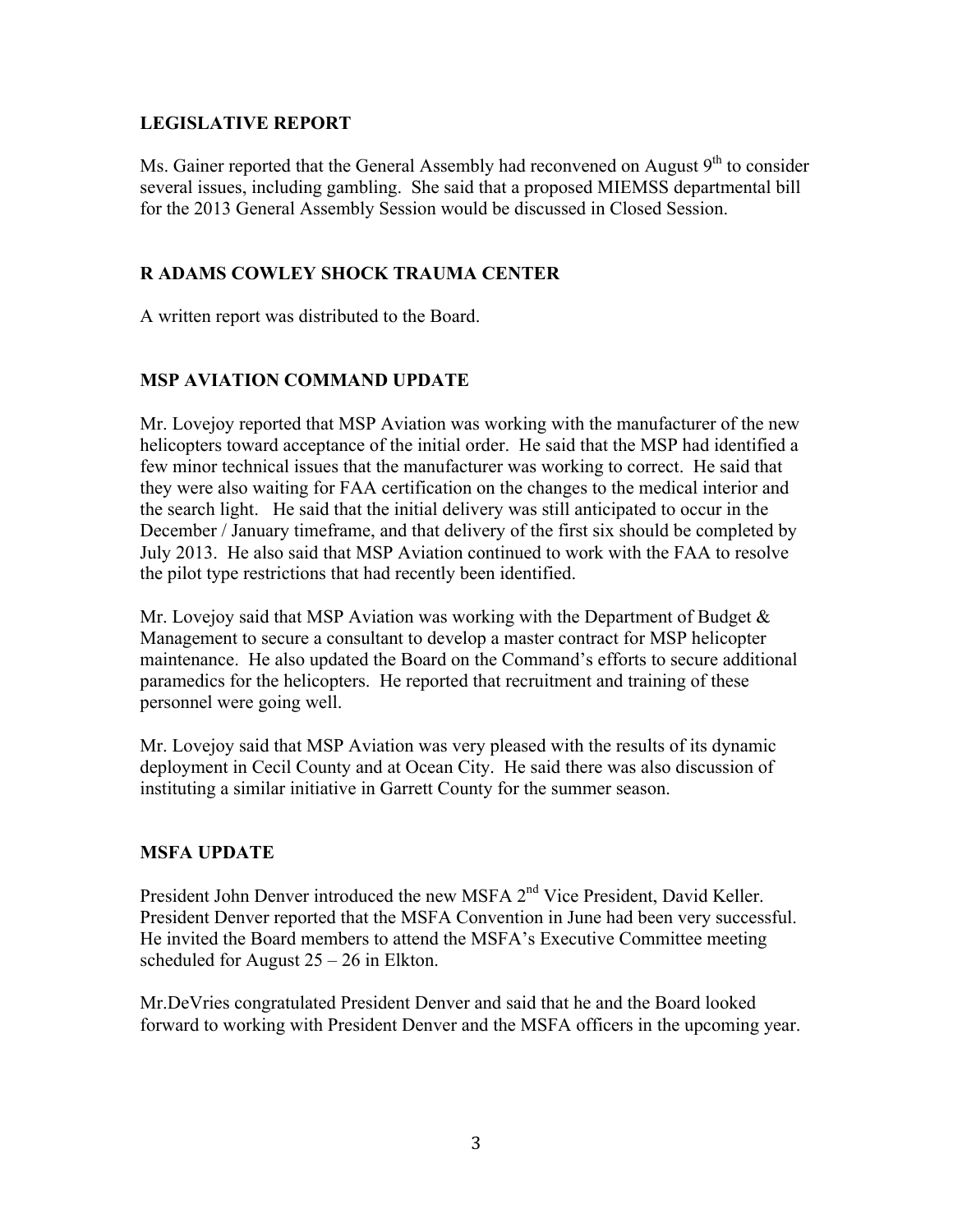### **NEW BUSINESS**

Draft AED Regulations. Ms. Sette presented draft changes to the AED Regulations for the Board's information. She said that the draft would greatly simplify existing AED regulations to make them as user-friendly as possible, while still maintaining important program elements. She said that the draft reduced the regulations down to two chapters: (1) definitions and (2) registration and requirements. Dr. Bass said that the draft preserved the necessary safeguards that were a key part of the AED Program, while focusing the AED Program on essential program needs. Ms Van Hoy suggested that the draft be modified by the specifying that required supplies include age-appropriate pads and scissors.

# **OLD BUSINESS**

None.

Mr. DeVries announced that the Board would be retiring to Executive Session, after which it would reconvene in Open Session.

## **ACTION: Upon the motion of Dr. Kalish, which was seconded by Ms. Van Hoy, the Board adjourned to Executive Session.**

The purpose of the closed session was to carry out administrative functions under State Government Article §10-502(b), to obtain legal advice from counsel under State Government Article § 10-508 (a) (7), to discuss certain site reviews and maintain certain records and information in confidence as required by Health Occupations Article §14-506 (b) under State Government Article § 10-508(a) (13).

The closed session was attended by:

**Board Members Present**: Donald L. DeVries, Esq., Chairman; Sherry Adams; Vic Broccolino (by phone); David Hexter, M.D. (by phone); Murray Kalish, M.D.; Dean Albert Reece, M.D., Ph.D.; Sally Showalter (by phone); Mary Alice Van Hoy, R.N.; Dany Westerband, M.D.; Gene Worthington.

**Board Members Absent**: Robert Maloney.

### **Others Present:**

**MIEMSS**: Dr. Bass; Ms. Abramson; Dr. Alcorta; Ms. Aycock; Ms. Bailey; Mr. Fiakos; Ms. Gainer; Ms. Goff; Ms. Myers; Mr. Schaefer.

**OAG:** Mr. Magee; Ms. Sette.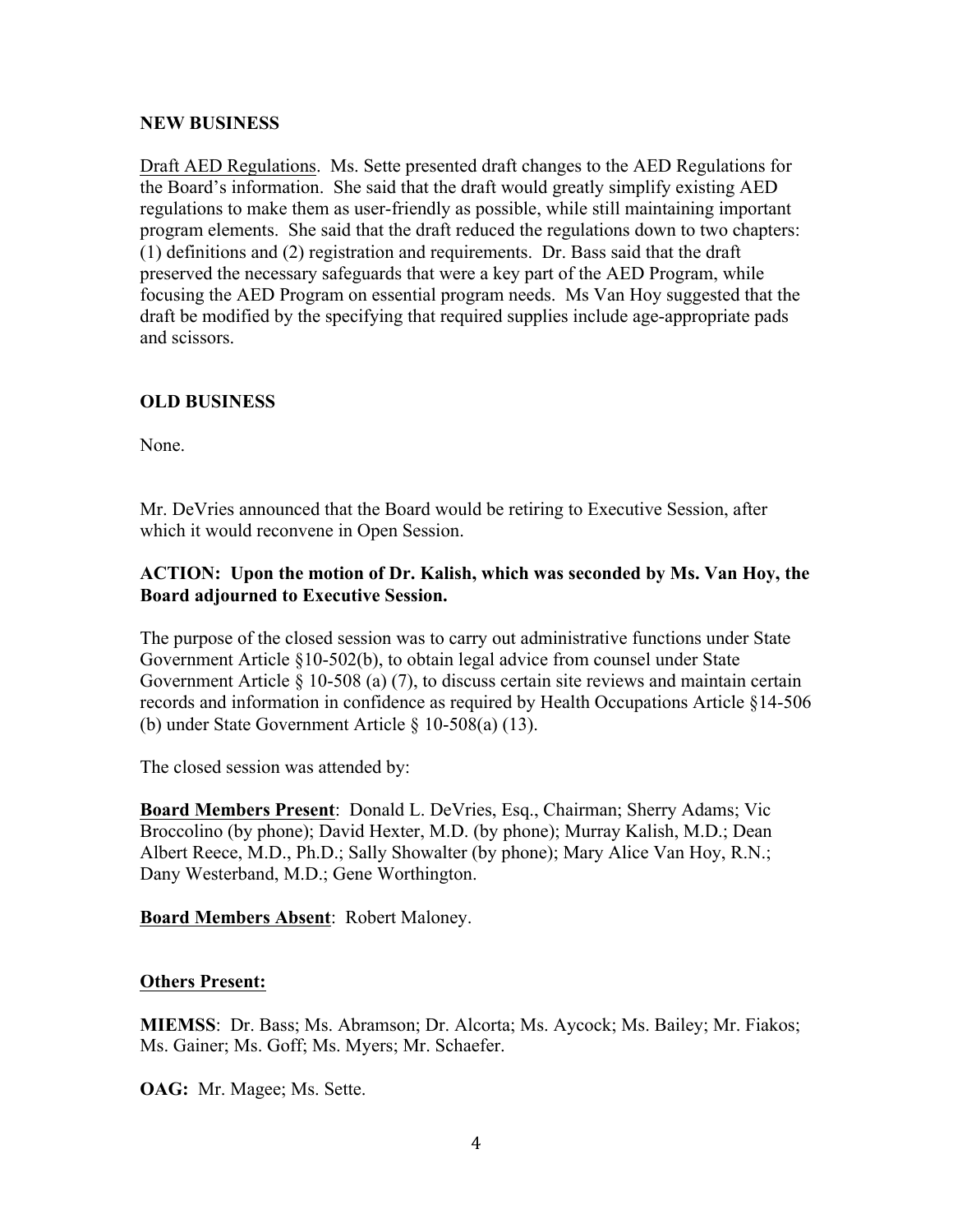### **MSP Aviation Command:** Deputy Director Chris Lovejoy.

The Board approved the closed session minutes from the June 12, 2012 meeting.

The Board was provided information regarding pilot training.

The Board was provided information regarding several EMS educational programs.

The Board approved an appointment to the Statewide EMS Advisory Council.

The Board was provided information regarding a designated perinatal referral center.

The Board was provided information regarding the designation of primary stroke centers.

The Board approved a draft departmental bill.

The Board considered provider disciplinary cases.

#### **The Board reconvened into Open Session at 11:50 a.m.**

**Board Members Present**: Donald L. DeVries, Esq., Chairman; Vic Broccolino (by phone); Sherry Adams; David Hexter, M.D. (by phone); Sally Showalter (by phone); Mary Alice Van Hoy, R.N.; Dany Westerband, M.D.; Gene Worthington.

**Board Members Absent**: Murray Kalish, M.D; Robert Maloney; Dean Albert Reece, M.D., Ph.D.

#### **Others Present:**

**MIEMSS**: Dr. Bass; Ms. Abramson; Dr. Alcorta; Ms. Aycock; Ms. Bailey; Ms. Gainer; Ms. Goff; Mr. Schaefer.

**OAG:** Mr. Magee; Ms. Sette.

**ACTION: Upon the motion of Ms. Van Hoy, which was seconded by Dr. Westerband, the Board voted to approve Carroll Community College Advanced Life Support Program for the remainder of a five-year period.** 

**ACTION: Upon the motion of Dr. Westerband, which was seconded by Ms. Adams, the Board voted to approve the Primary Stroke Center designations as shown below, with Mr. Broccolino abstaining as to Johns Hopkins Bayview Medical Center**